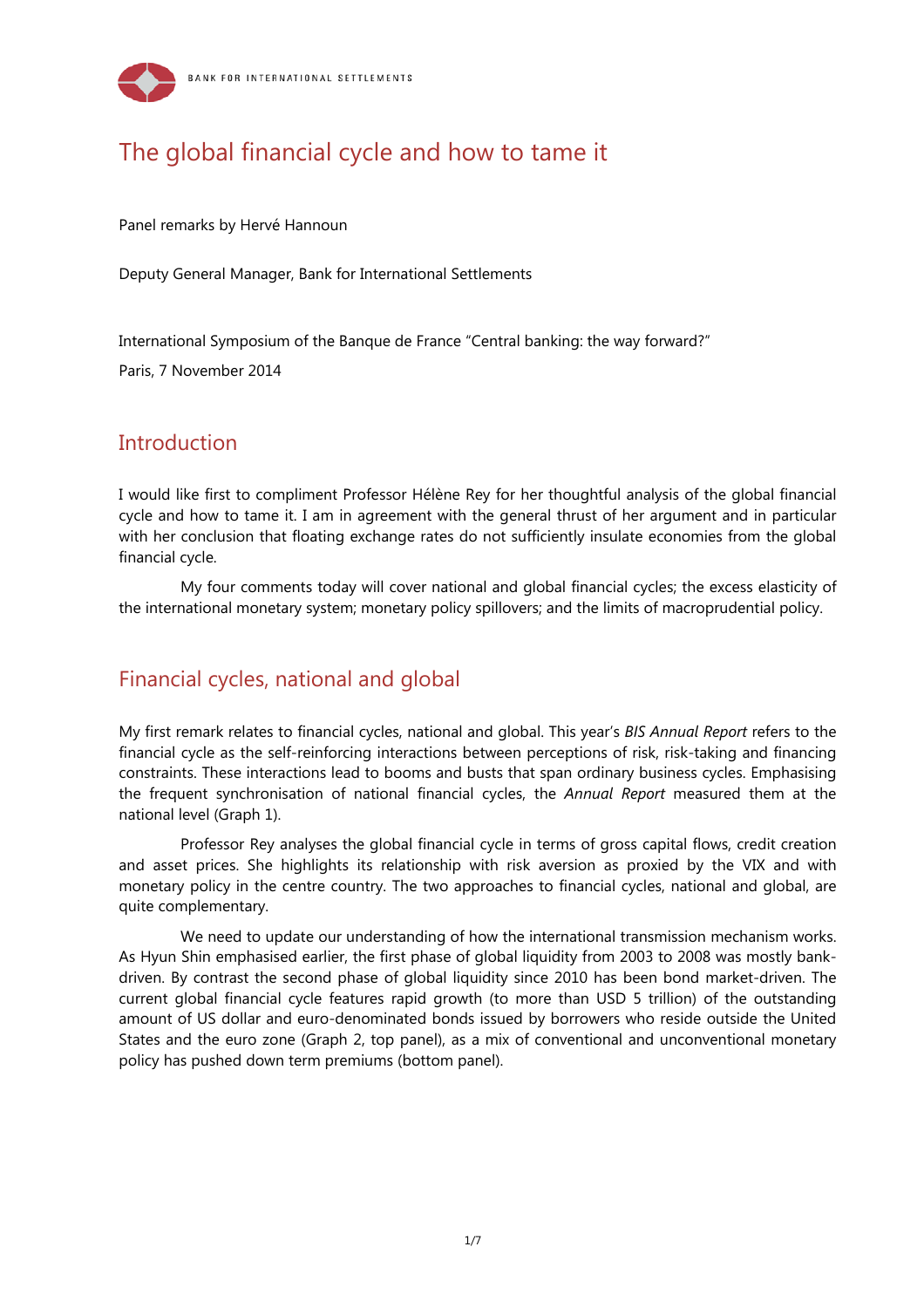



## Excessive elasticity of the international monetary system

My second remark is related to the international monetary system. Since the end of the dollar's link to gold, the de facto global anchor of the system is just the aggregate of the domestic monetary policies of the major reserve currencies. These policies may serve the domestic needs of each country or currency area. But this does not mean that they add up well for the world economy as a whole. The lack of a strong anchor is a key factor behind the excessive elasticity of the system. This means its inability to prevent the build-up of financial imbalances in the form of unsustainable credit and asset price booms.

The global policy interest rate needed for the entire world is very hard to achieve given the near-zero policy rate (negative in real terms) in the G7 countries (Graph 3). In particular, the IMF's SDR interest rate in October was 3 basis points, with *negative* contributions from three-month eurepo and Japanese government bills.<sup>1</sup> The nominal global policy rate is currently around 2% (Graph 4). In a world growing in nominal terms by 5–6%, the global policy rate should surely exceed its current 2% level. The influence of the 3 basis-point SDR rate on this 2% global policy rate is one of the world economy's great asymmetries.

I commend the IMF for trying to integrate the global dimension in its spillover reports. But the monetary policy recommendations for reserve currencies in its Article IV or *World Economic Outlook* reports tend to take a purely national perspective. Indeed, over the past 15 years in my recollection the IMF's recommendations on monetary policy have almost always been in the direction of more easing. This suggests to me that the global perspective of the build-up of financial imbalances has been missing.

All this means that the lack of global anchor of the international monetary system, well described by Tommaso Padoa-Schioppa, remains. And so does the system's excessive elasticity and inability to constrain effectively global liquidity.

## Cross-border monetary policy spillovers

My third remark is on cross-border spillovers. Spillovers from unconventional monetary policy in advanced economies are a particular concern for emerging markets. Policymakers in many of these economies have had to cope with large capital inflows in search of yield, alternating with equally large capital outflows such as those triggered by the "taper tantrum" episode in mid-2013.

Monetary policy in the major currencies transmits itself to the rest of the world through five channels, three price channels and two quantity channels (Table 1). Looking at the price channels, first, there is followership in policy interest rates: central banks set lower policy rates than they otherwise might to avoid capital inflows and currency appreciation (Graph 5). Second, major central banks' unconventional policies lower yields in globally integrated bond markets, including emerging local currency bond markets. Third, emerging market currencies appreciate as core central banks seek to outease each other. When it comes to the quantity channels, the growing \$11.5 trillion in offshore dollar and euro credit to non-residents also transmits ease, regardless of where that credit originates. And, last but not least, there is the channel of capital flows to EMEs.

Do these spillovers require some form of coordination at the global level among monetary policymakers to take them into account – or "internalise" them? Professor Rey considers this simple idea

l

<sup>1</sup> As from 24 October a floor of 5 basis points was introduced by the IMF.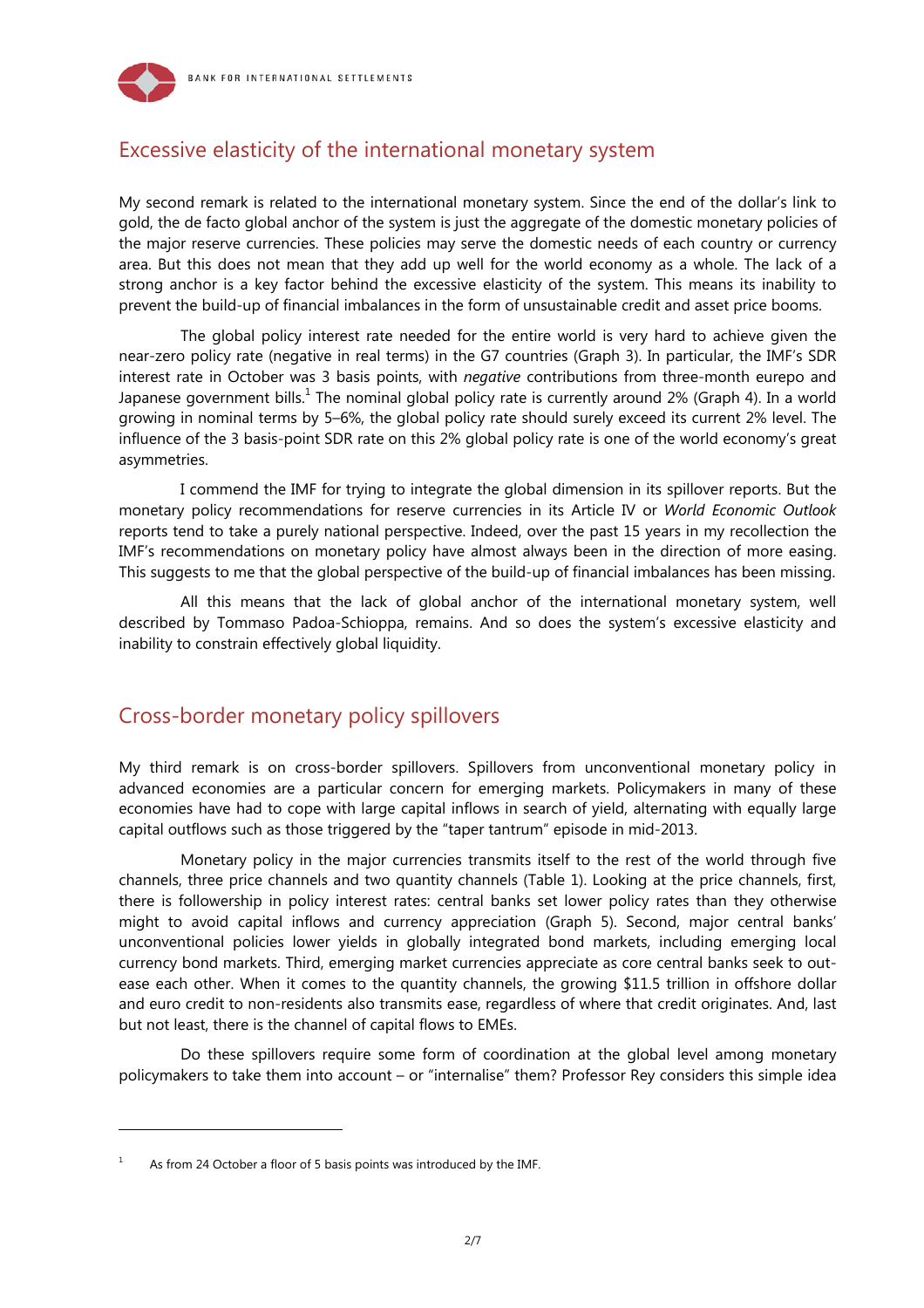

to be unrealistic as it would conflict with domestic mandates of the major central banks, and Bill Dudley has assented to this view.

That said, the President of the New York Fed has also said that "given the role of the US dollar as the global reserve currency, the Fed has a special responsibility to manage policy in a way that helps promote global financial stability". This is, I think, an important statement.

## Limits of macroprudential policy: no substitute for monetary policy

My last point is to highlight the risk of excessive expectations of how much macroprudential policies alone can tame the financial cycle, be it global or national.

Professor Rey concludes that short-term policy rates will not be enough to tame the financial cycle. Instead she advocates the use of a diversified macroprudential toolkit.

When at the BIS we developed and strongly advocated the macroprudential concept, well before the crisis, we always referred to a macroprudential approach to banking supervision and regulation. Strengthening this macroprudential orientation was intended to lessen procyclicality and mitigate systemic risk. We sought to remedy certain limitations in prudential policy, not to offer a substitute for monetary tightening during financial booms.

After six years of near-zero interest rates, normalisation of monetary policy has not started, as the major central banks are still waiting for irrefutable evidence, from a myriad of high-frequency and often revised indicators, that the recovery is firmly established. In this context it might be tempting to assign to macroprudential policy the role of taming the financial cycle and curbing excessive risk-taking, while focusing monetary policy on the "normal" business cycle. Thus, macroprudential measures would become the preferred instrument for policy tightening while monetary policy could remain ultra-easy.

If the objective is to tame the financial cycle, there is an inevitable tension here. In the end, both policies operate largely by influencing incentives for risk-taking. To be sure, macroprudential measures can be more targeted. But by the same token, they are more limited. Macroprudential policy cannot substitute for monetary policy. It would be a mistake, for instance, to believe that a higher bank leverage ratio (which is, by the way, needed) could allow central banks to keep policy interest rates (the broad price of leverage) near zero.

In my view, combining macroprudential tightening and monetary easing is not the right way to go about leaning against a financial boom: the macroprudential tool is most effective when it works *with* monetary policy, not *against* it. Monetary and macroprudential policies should pull in the same, not in opposite directions. Using the brake and the accelerator simultaneously is not to be recommended, at least in conventional driving.

To conclude, I would say, that, in the aftermath of the global financial crisis, policymakers have been successful in tightening the (macro)prudential policy through the global regulatory reform in an effort to make the next crisis both less likely and less severe. At the same time, they have aggressively and persistently eased monetary policy, thereby amplifying the risk-taking channel of transmission. Arguably, the net effect of prudential tightening and monetary easing on systemic risk is ambiguous.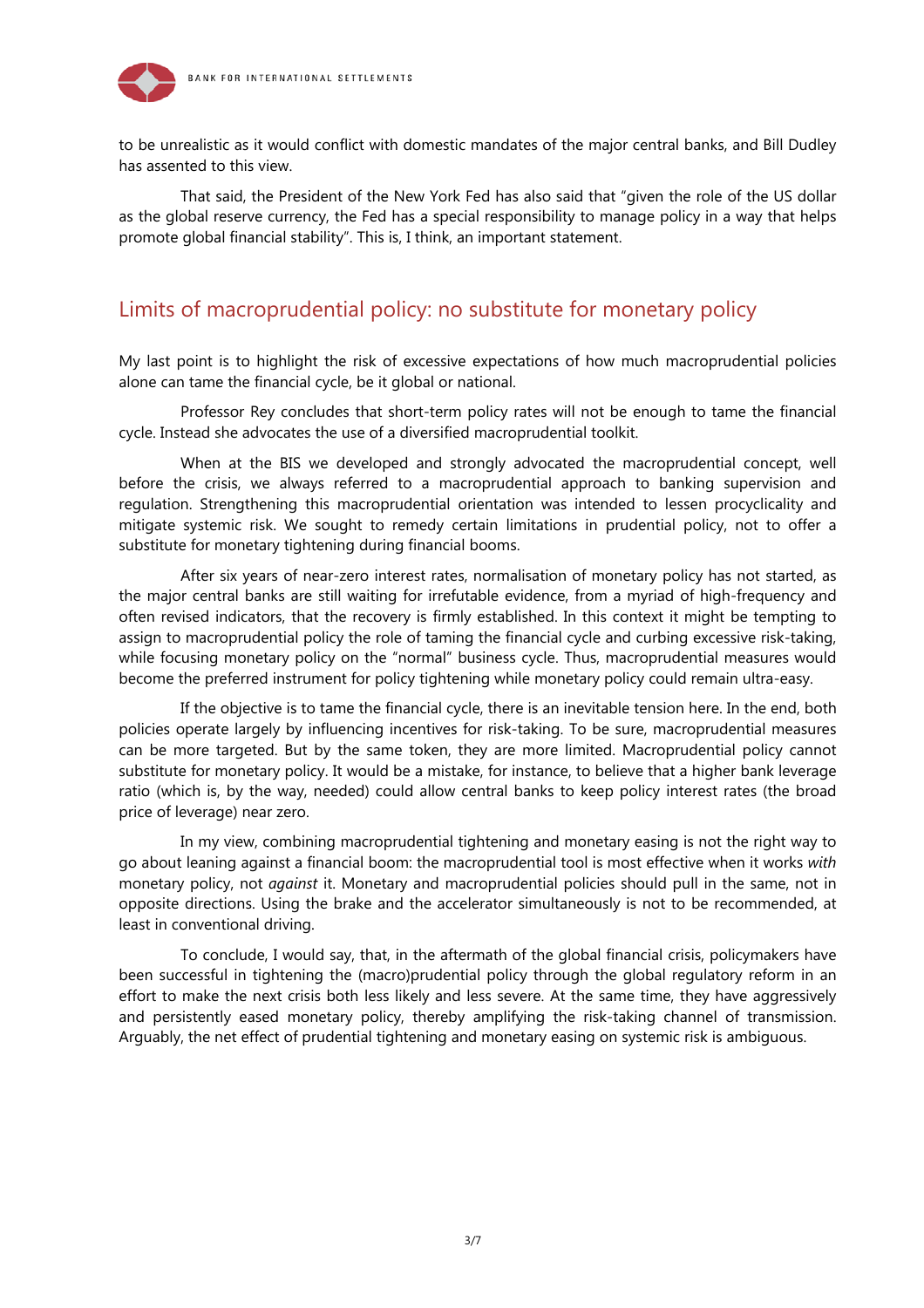

## Graphs and table to accompany the panel remarks



<sup>1</sup> The financial cycle as measured by frequency-based (bandpass) filters capturing medium-term cycles in real credit, the credit-to-GDP ratio and real house prices. Vertical lines indicate financial crises emerging from domestic vulnerabilities. <sup>2</sup> Belgium, Finland, France, Ireland, Italy, the Netherlands, Portugal and Spain. <sup>3</sup> Australia, Canada, New Zealand, Norway and Sweden. <sup>4</sup> Indonesia, Hong Kong SAR and Singapore.

Sources: National data; BIS; BIS calculations.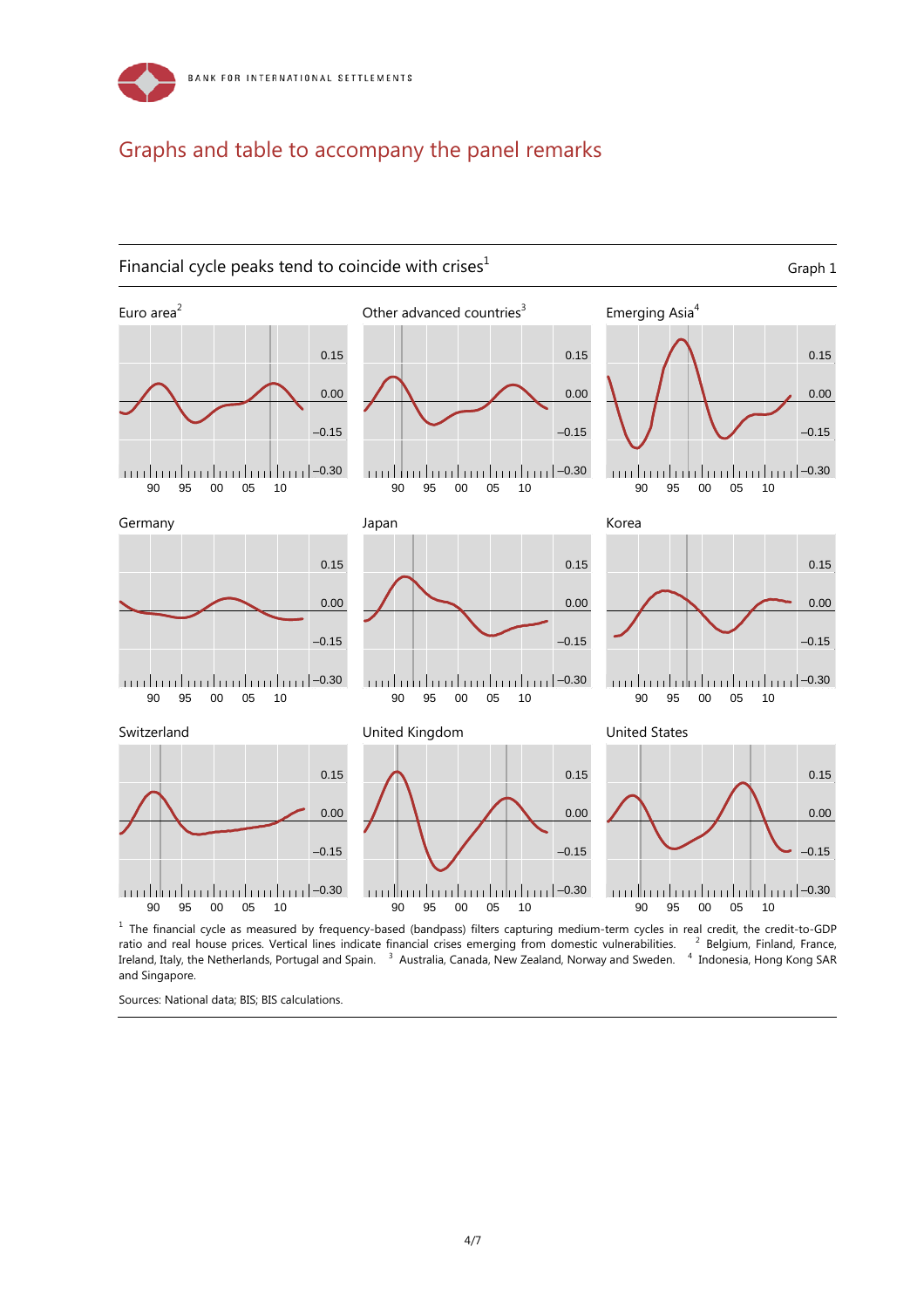

US dollar credit

#### Global dollar and euro credit to residents and non-residents Graph 2





Euro credit $1$ 





Ten-year nominal term premium<sup>5</sup>



 $1$  At constant end-Q2 2014 exchange rates.  $2$  $2$  Credit to the non-financial sector in the United States/euro area from national flow of funds, excluding identified credit to borrowers in non-domestic currencies (ie cross-border and locally extended loans and outstanding international bonds in non-domestic currencies). <sup>3</sup> The US dollar-denominated debt securities aggregate also includes bonds issued by non-financial corporations via their financial subsidiaries. <sup>4</sup>  $4$  Cross-border and locally extended loans to non-banks outside the United States/euro area countries. For China and Hong Kong SAR, locally extended loans are derived from national data on total local lending in foreign currencies on the assumption that 80% are denominated in US dollars. For other non-BIS reporting countries, local US dollar/euro loans to non-banks are proxied by all BIS reporting banks' gross cross-border US dollar/euro loans to banks in the country, on the assumption that these funds are then extended to non-banks. <sup>5</sup> Sum of the real risk premium and the inflation risk premium as derived from econometric term structure models.

Sources: IMF, *International Financial Statistics*; Datastream; BIS international debt statistics and locational banking statistics by residence.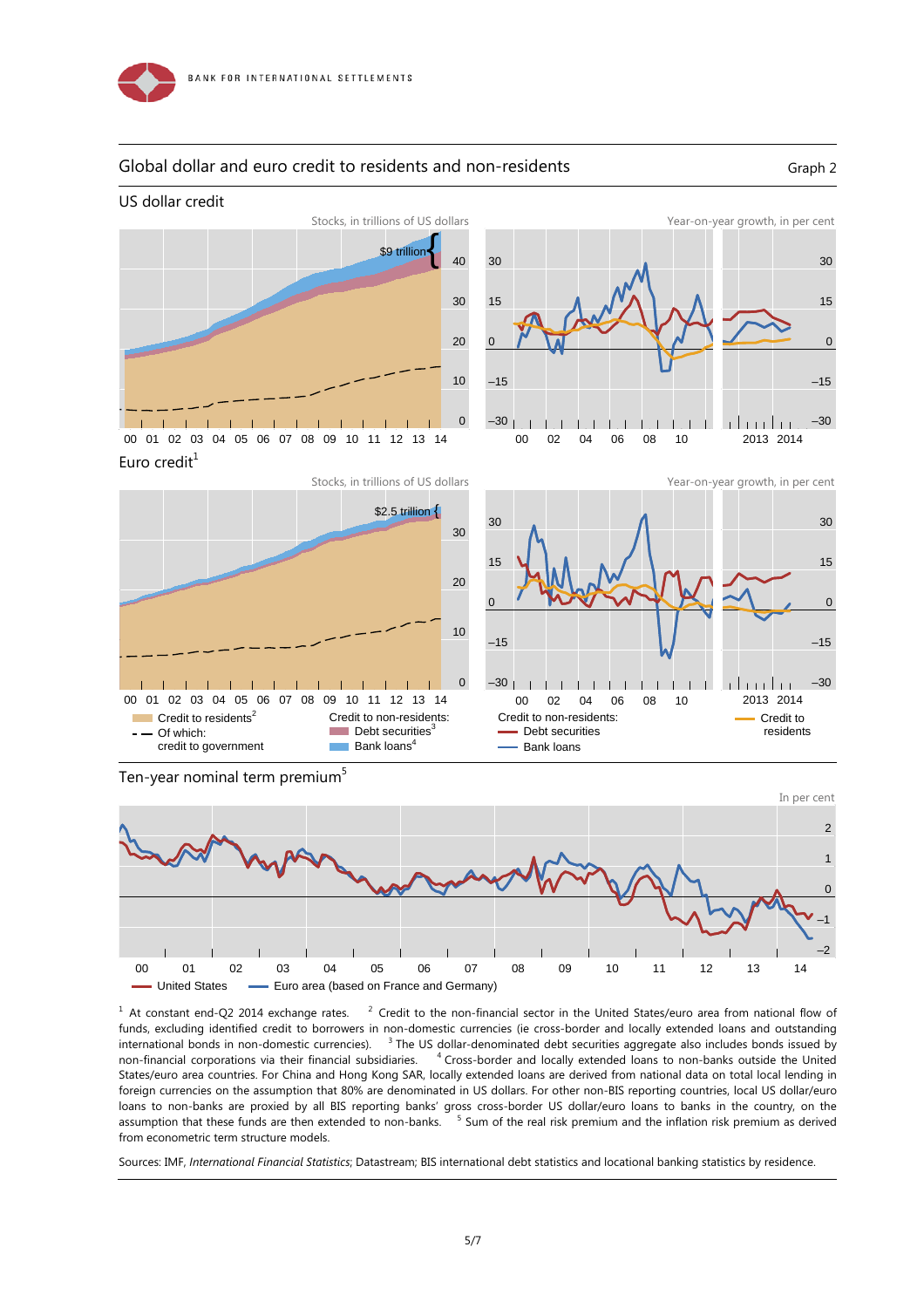





 $<sup>1</sup>$  Weighted average based on 2005 PPP weights. "Global" comprises the economies listed here. Advanced economies: Australia, Canada,</sup> Denmark, the euro area, Japan, New Zealand, Norway, Sweden, Switzerland, the United Kingdom and the United States. Emerging market economies: Argentina, Brazil, China, Chinese Taipei, the Czech Republic, Hong Kong SAR, Hungary, India, Indonesia, Korea, Malaysia, Mexico, Peru, Poland, Singapore, South Africa and Thailand.

Sources: Bloomberg; Datastream; national data.